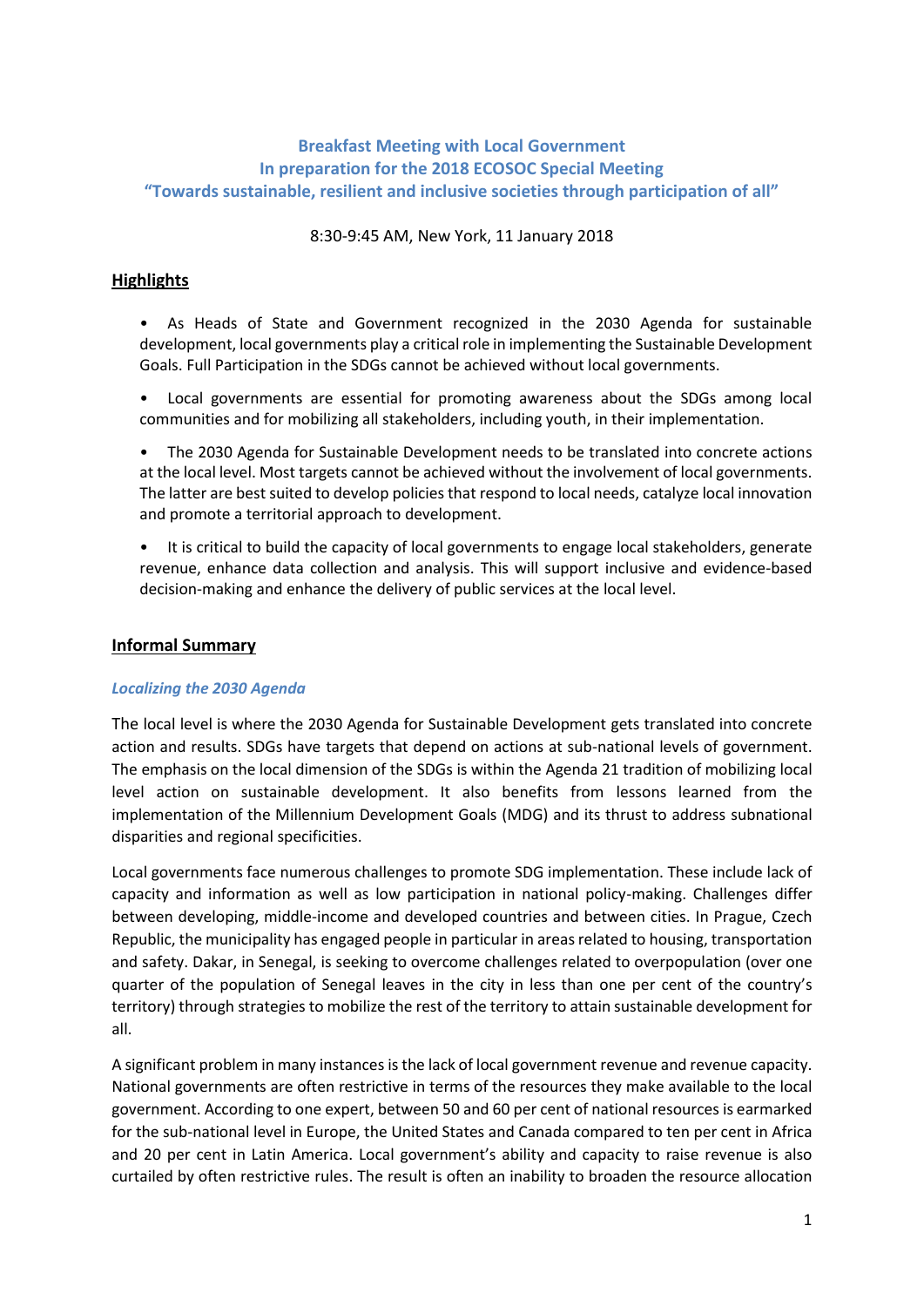to cover the services people need. Some countries have made strides in addressing such challenges. By granting exceptional revenue autonomy at the local government level, Bolivia was able to counter the low local capacity that the country had in the 80s.

Disparities among regions and districts within a country require that policies and interventions address the specific development constraints and opportunities of each part of the territory. In Johannesburg, Cape Town, Durban and other cities in South Africa, for example, there are important disparities due to the country's history. Similarly, in Colombia, some areas enjoy very good levels of services but remote areas only receive basic services. In such contexts, national policies need to go beyond the "one size fits all approach" to address disparities in territorial development.

Integrated efforts are needed to respond to specific challenges of municipalities and ensure that sustainable development benefits all sub-regions and people. Multilevel governance and multilevel dialogue between central and local levels of government help to achieve such coherence and integration around SDG implementation. Vertical (national and sub-national government) and horizontal (government and stakeholder) coordination are key elements of policy coherence for sustainable development and resilience.

Successful strategies include inclusive planning to address disparities in infrastructure. The provision of services should ensure that the benefits of development are equally shared among well-off, middle and less developed territories. This approach helps fostering harmonious urban growth and development and allows to internalize sustainability imperatives.

OECD calls for a place-based, bottom-up and multi-sectoral approach to sustainable development that fosters strong participation of local communities, the local government and people. Bangladesh combines a top-down and bottom-up approach to SDG implementation. This approach is based on compacts between the Cabinet and each ministry as well as between ministries and subordinate agencies, down to the district and sub-district level.

The availability of timely and reliable data and indicators, helps regional and local government to monitor SDG progress. The World Bank and others emphasize that data platforms support evidencebased decision-making, better preparedness for disasters, enhanced allocation of funds among conflicting priorities, as well as more targeted and efficient service delivery (e.g. inclusive transport and energy services). Costa Rica, for instance, has developed a multidimensional poverty index to mobilize social institutions to combat poverty. Bangladesh used big data (e.g. analysis of electricity consumption data for the past 30 years) to address power outages. It also fostered the development of digital capacity in 500 local institutions for the delivery of online services.

The example of Prague and other cities show that there are multiple ways to engage people in decision-making. It is important to be clear from the outset on the focus and boundaries of participation. Participation has a cost which should be factored in. Innovative approaches like electronic platforms can further engage local communities and have great potentials in terms of promoting information sharing, transparency and accountability. Georgia leveraged on open government data (OGD) for ensuring participation at the local level and for promoting people engagement through electronic petitions and participatory budgeting mechanisms. Bangladesh has also developed an OGD platform with support by UN DESA.

Overall, bridging the digital divide (particularly access to high-speed internet in remote villages) and capacity gaps (e.g. of about 55,000 municipalities across Africa, Asia and Latin America, possibly only a thousand have the capacity to use and analyze sophisticated data) remain priorities in many developing countries.